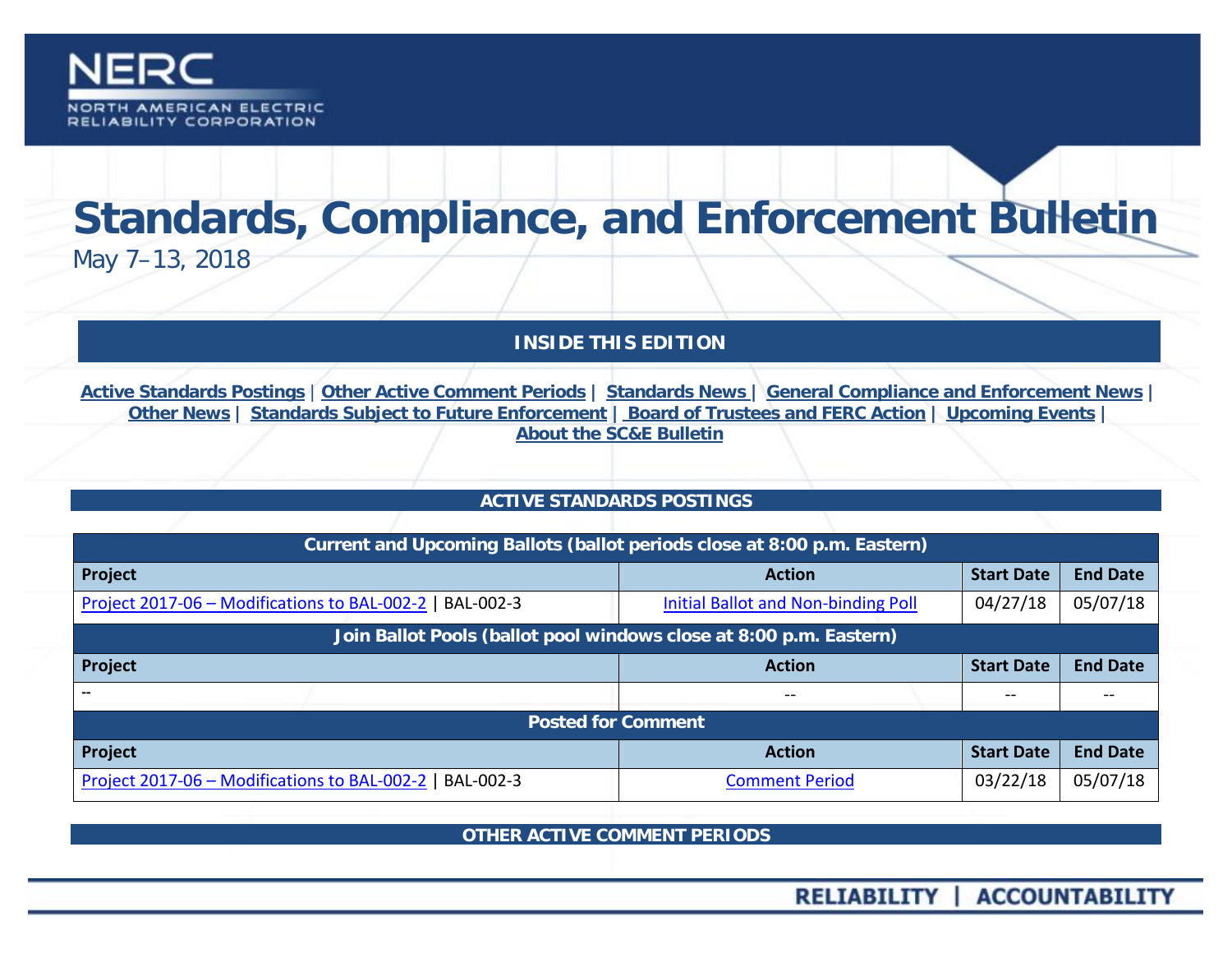| <b>Posted for Comment</b>                                                                                                                                                                                                                                                                                                                                                                                                                                                                                                                                                                                                                                                                                                                                                                                                                                                                                                                                                                                                                                      |                                                                  |                   |                 |
|----------------------------------------------------------------------------------------------------------------------------------------------------------------------------------------------------------------------------------------------------------------------------------------------------------------------------------------------------------------------------------------------------------------------------------------------------------------------------------------------------------------------------------------------------------------------------------------------------------------------------------------------------------------------------------------------------------------------------------------------------------------------------------------------------------------------------------------------------------------------------------------------------------------------------------------------------------------------------------------------------------------------------------------------------------------|------------------------------------------------------------------|-------------------|-----------------|
| <b>Posting</b>                                                                                                                                                                                                                                                                                                                                                                                                                                                                                                                                                                                                                                                                                                                                                                                                                                                                                                                                                                                                                                                 | <b>Action</b>                                                    | <b>Start Date</b> | <b>End Date</b> |
| <b>NEW Notice of Request to Transfer Registration Pursuant to NERC</b><br>Rule of Procedure 1208: Consistent with Section 1208 of NERC Rules<br>of Procedure, NERC is posting information concerning the proposed<br>transfer request by Wisconsin Public Service Corporation (WPSC) and<br>Upper Michigan Energy Resources Corporation (UMERC) for public<br>comment. This information is available here.<br>NERC expects to present the proposed transfer request to the NERC                                                                                                                                                                                                                                                                                                                                                                                                                                                                                                                                                                                | Submit comments electronically to<br>NERC.Registration@nerc.net. | 05/03/18          | 05/24/18        |
| Board of Trustees at the August 2018 meeting.<br><b>Comment Period Open for Proposed Revisions to Rules of Procedure</b><br>Appendix 4E: NERC is proposing changes to its Rules of Procedure<br>Appendix 4E (Compliance and Certification Committee (CCC) Hearing<br>Procedures, and Mediation Procedures) to align the rules and<br>procedural steps to the Rules of Procedure governing an appeal of a<br>Regional Entity decision. The CCC Charter requires that unless<br>specifically identified otherwise, the CCC's hearing procedure shall<br>follow the hearing procedure mandated and approved by<br>jurisdictional authorities for use by NERC and the Regional Entities in<br>the Compliance and Enforcement program. NERC proposes to request<br>that these revisions become effective upon approval of FERC.<br>The Summary of Proposed Revisions, Redlined Text of Proposed<br>Revisions to Rules of Procedure Appendix 4E CCCPP-004, and Redlined<br>Text of Proposed Revisions to Rules of Procedure Appendix 4E CCCPP-<br>006 are available. | Submitted comments electronically to<br>ROPcomments@nerc.net.    | 04/13/18          | 05/28/18        |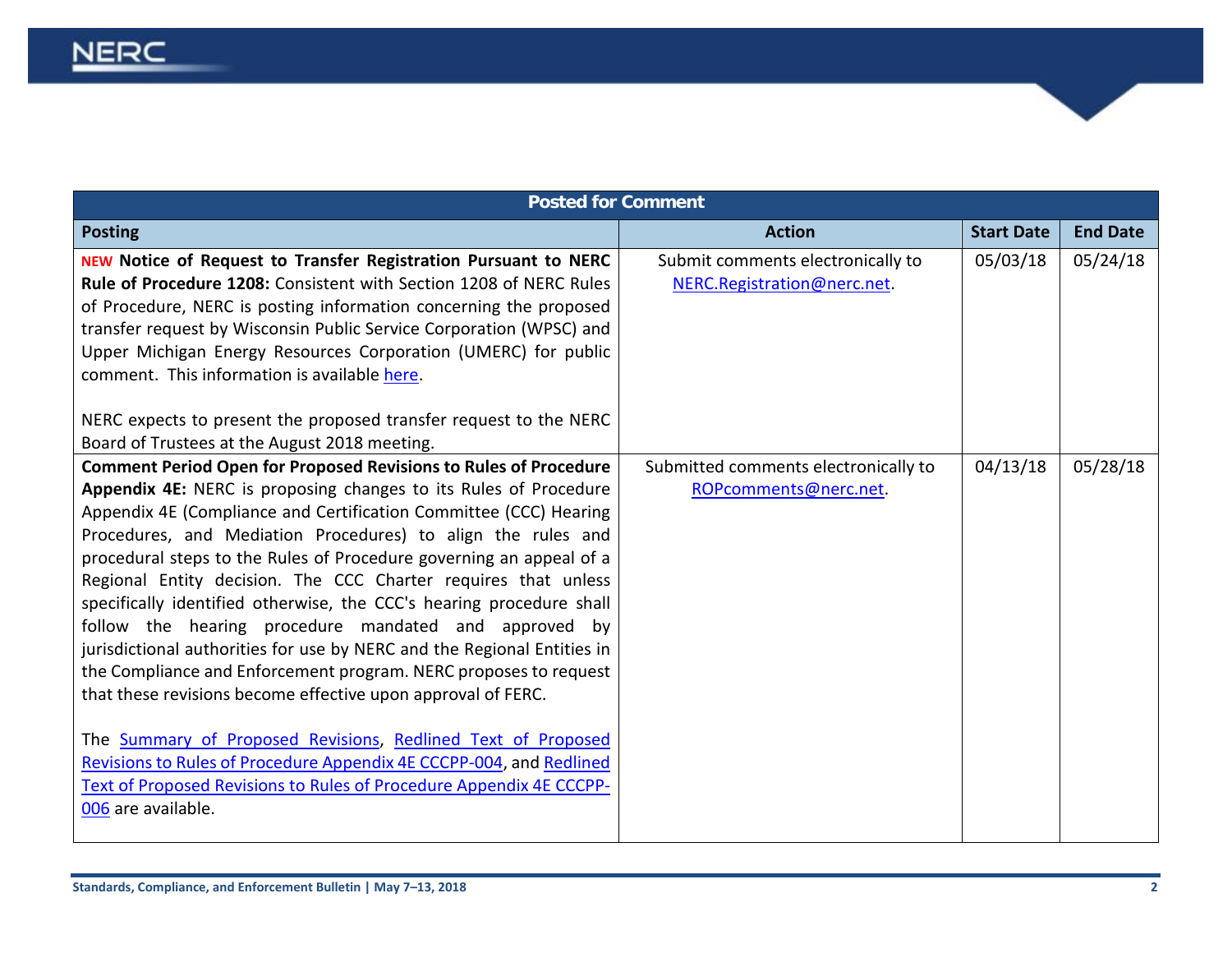| NERC's bylaws specify the procedure to be followed in making changes<br>to NERC's Rules of Procedure. Such changes must be publicly posted<br>for a 45-day comment period before being considered by the NERC<br>Board of Trustees (Bylaws, Article XI, Section 2). Such changes must<br>also be approved by the FERC before they may take effect in the U.S.<br>No equivalent approval is required from any Electric Reliability<br>Organization governmental authority in Canada. The changes, if<br>approved, will take effect on the same date throughout the<br>jurisdictions in which NERC operates.<br>NERC intends to present these changes to the NERC Board of Trustees<br>at its August meeting. For further information, please contact Leigh<br>Anne Faugust. |                                                             |          |          |
|----------------------------------------------------------------------------------------------------------------------------------------------------------------------------------------------------------------------------------------------------------------------------------------------------------------------------------------------------------------------------------------------------------------------------------------------------------------------------------------------------------------------------------------------------------------------------------------------------------------------------------------------------------------------------------------------------------------------------------------------------------------------------|-------------------------------------------------------------|----------|----------|
| <b>Comment Period Open for Regional Reliability Standard PRC-006-</b><br>NPCC-2: A comment period for PRC-006-NPCC-2 - Automatic                                                                                                                                                                                                                                                                                                                                                                                                                                                                                                                                                                                                                                           | Submit comments electronically through<br>the NPCC website. | 04/17/18 | 05/31/18 |
| Underfrequency Load Shedding is open through                                                                                                                                                                                                                                                                                                                                                                                                                                                                                                                                                                                                                                                                                                                               |                                                             |          |          |
| May 31, 2018.                                                                                                                                                                                                                                                                                                                                                                                                                                                                                                                                                                                                                                                                                                                                                              |                                                             |          |          |
| This draft has been developed in accordance with the NPCC Regional<br>Standard Process Manual and within the scope of NPCC Regional<br>Standard Authorization Request, which was accepted by the NPCC<br>Regional Standard Committee. The revisions are also presented as<br>mandated by the NERC Rules of Procedure.                                                                                                                                                                                                                                                                                                                                                                                                                                                      |                                                             |          |          |
| Comment Period Open for System Operator Certification Program                                                                                                                                                                                                                                                                                                                                                                                                                                                                                                                                                                                                                                                                                                              | Please submit comments using the                            | 04/03/18 | 06/15/18 |
| Survey: The Personnel Certification Governance Committee (PCGC) is                                                                                                                                                                                                                                                                                                                                                                                                                                                                                                                                                                                                                                                                                                         | electronic form.                                            |          |          |
| in the process of reviewing the NERC System Operator Certification<br>(SOC) program. Industry input from stakeholders related to the SOC                                                                                                                                                                                                                                                                                                                                                                                                                                                                                                                                                                                                                                   |                                                             |          |          |
| program for potential future program development and/or                                                                                                                                                                                                                                                                                                                                                                                                                                                                                                                                                                                                                                                                                                                    |                                                             |          |          |
| improvement are being petitioned.                                                                                                                                                                                                                                                                                                                                                                                                                                                                                                                                                                                                                                                                                                                                          |                                                             |          |          |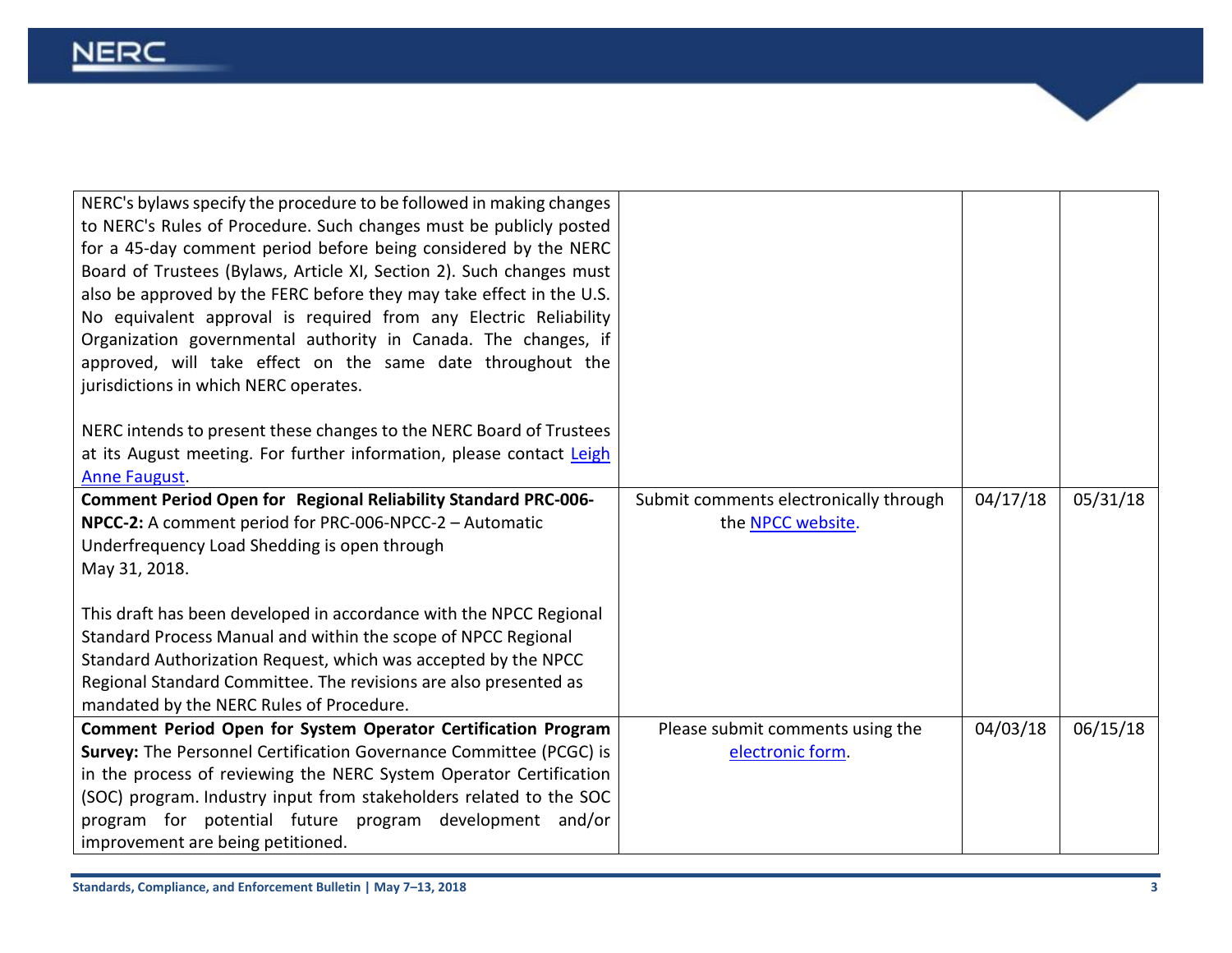| program participants including certified System Operators,<br>All<br>program candidates, Continuing Education providers, and entity<br>trainers, are encouraged to participate in the survey.                                                                                                                         |                                            |          |          |
|-----------------------------------------------------------------------------------------------------------------------------------------------------------------------------------------------------------------------------------------------------------------------------------------------------------------------|--------------------------------------------|----------|----------|
| An unofficial word version of the survey is available on the System<br>Operator Certification page and the Continuing Education page of the<br>NERC website. Please reference the word version of the survey on the<br>website for Table 3. The PCGC will review all responses submitted by<br>industry stakeholders. |                                            |          |          |
| <b>NEW Comment Period Open for Inverter-Based Resource</b>                                                                                                                                                                                                                                                            | Submit comments via <b>email</b> using the | 05/04/18 | 06/29/18 |
| Performance Draft Reliability Guideline: The Inverter-Based                                                                                                                                                                                                                                                           | comment form.                              |          |          |
| Resource Performance Task Force (IRPTF), a joint task force of the                                                                                                                                                                                                                                                    |                                            |          |          |
| NERC Operating Committee (OC) and Planning Committee (PC),                                                                                                                                                                                                                                                            |                                            |          |          |
| developed the draft Reliability Guideline: Inverter-Based Resource                                                                                                                                                                                                                                                    |                                            |          |          |
| Performance. This Reliability Guideline supports                                                                                                                                                                                                                                                                      |                                            |          |          |
| recommendations in the ERO Risk Priorities Report to address                                                                                                                                                                                                                                                          |                                            |          |          |
| potential reliability impacts of the changing resource mix by                                                                                                                                                                                                                                                         |                                            |          |          |
| developing guidance and recommended practices for the                                                                                                                                                                                                                                                                 |                                            |          |          |
| performance of inverter-based resources when connected to the                                                                                                                                                                                                                                                         |                                            |          |          |
| bulk power system. The guideline specifies recommended steady-                                                                                                                                                                                                                                                        |                                            |          |          |
| state and dynamic performance for inverter-based resources, and                                                                                                                                                                                                                                                       |                                            |          |          |
| also covers a wide range of related aspects from protective                                                                                                                                                                                                                                                           |                                            |          |          |
| functions to monitoring capability. The material presented                                                                                                                                                                                                                                                            |                                            |          |          |
| throughout the guideline is based on extensive discussions with                                                                                                                                                                                                                                                       |                                            |          |          |
| industry experts and members of the IRPTF.                                                                                                                                                                                                                                                                            |                                            |          |          |
|                                                                                                                                                                                                                                                                                                                       |                                            |          |          |
| The OC and PC reviewed the initial draft of the guideline and                                                                                                                                                                                                                                                         |                                            |          |          |
| approved it to be posted for industry comment.                                                                                                                                                                                                                                                                        |                                            |          |          |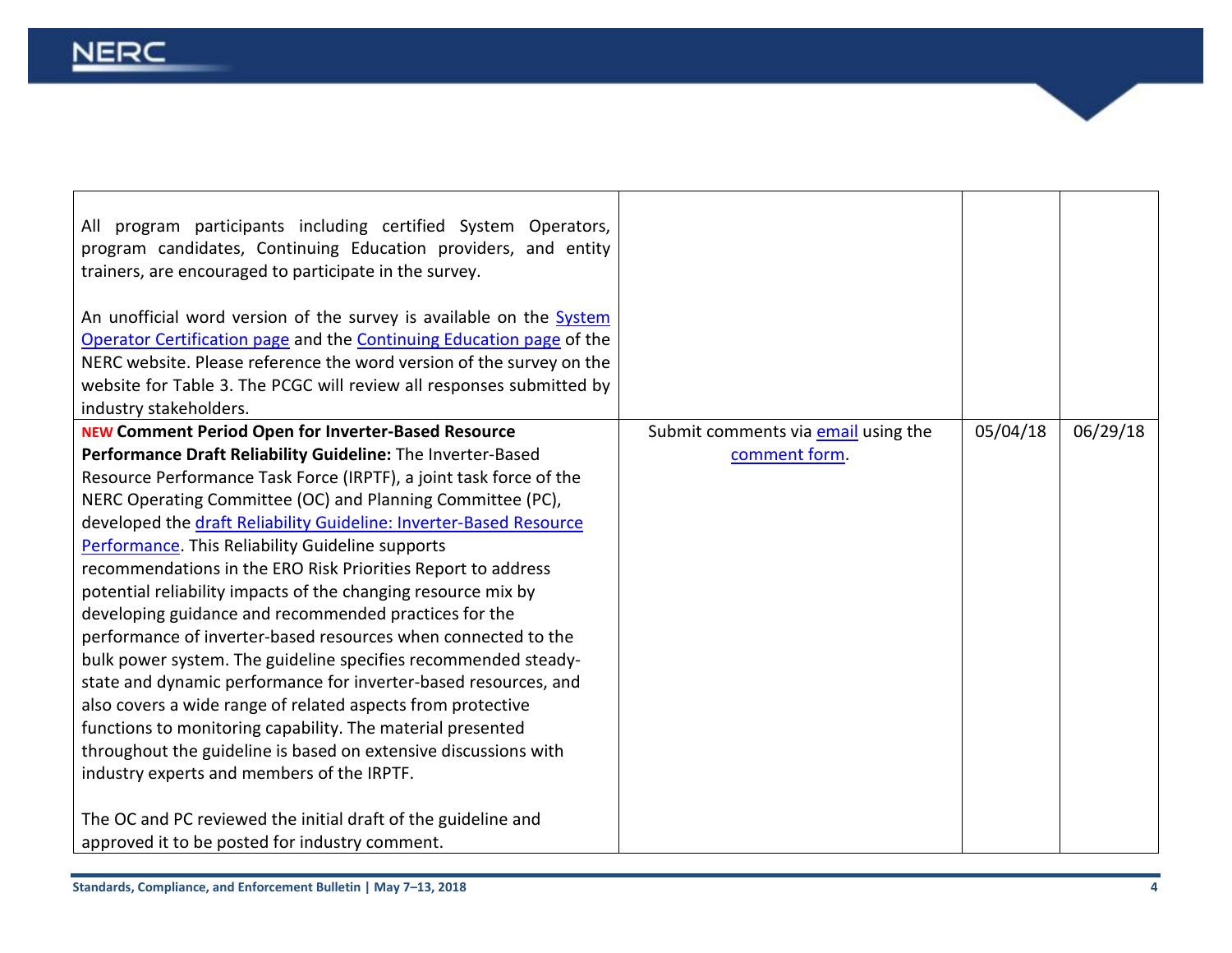## **STANDARDS NEWS**

#### <span id="page-4-0"></span>**NEW Resources Posted**

NERC has posted the [streaming webinar](http://cc.readytalk.com/play?id=dt6f5r) and [slide presentation](https://www.nerc.com/pa/comp/Supply%20Chain%20Webinars%20DL/Supply%20Chain%20Webinar.pdf) for the March 14, 2018 Supply Chain Risk Management webinar.

## **NEW Nomination Period Open for Project 2017-07 – Standards Alignment with Registration**

Nominations are being sought for drafting team members for Project 2017-07 Standards Alignment with Registration through **May 14, 2018**.

# **Quick Links** [Register in the SBS](https://sbs.nerc.net/) [Projected Standards Posting Schedule](http://www.nerc.com/pa/Stand/Documents/Projected_Posting_Schedule.pdf) [Project Tracking Spreadsheet](http://www.nerc.com/comm/SC/_layouts/xlviewer.aspx?id=/comm/SC/Project%20Management%20and%20Oversight%20Subcommittee%20DL/Project%20Tracking%20Spreadsheet.xlsx&Source=http%3A%2F%2Fwww%2Eqa%2Enerc%2Ecom%2Fcomm%2FSC%2FProject%2520Management%2520and%2520Oversi) [Standards Related Questions –](https://www.nerc.com/pa/Stand/Documents/Single_Portal_V2_2017.pdf) Single Portal [2017–2019 Reliability Standards Development Plan](http://www.nerc.com/pa/Stand/Standards%20Development%20Plan%20Library/2017-2019_RSDP_for_Board_09272016.pdf)  [Quality Review Application](https://www.nerc.net/nercsurvey/Survey.aspx?s=bd89c1a0a0da443bbcc2416f868de383) [One-Stop Shop \(Status, Purpose, Implementation Plans,](https://www.nerc.com/pa/Stand/Standard%20Purpose%20Statement%20DL/US_Standard_One-Stop-Shop.xls)  [FERC Orders, RSAWs\)](https://www.nerc.com/pa/Stand/Standard%20Purpose%20Statement%20DL/US_Standard_One-Stop-Shop.xls)

By submitting a nomination form, you are indicating your willingness and

agreement to actively participate in face-to-face meetings and conference calls. The time commitment for this project is expected to be two face-to-face meetings per quarter (on average two full working days each meeting) with conference calls scheduled as needed to meet the agreed upon timeline the team sets forth. Team members may also have side projects, either individually or by sub-group, to present for discussion and review. Lastly, an important component of the team effort is outreach. Members of the team will be expected to conduct industry outreach during the development process to support a successful ballot.

Previous drafting or periodic review team experience is beneficial, but not required. See the project page and unofficial nomination form for additional information. The Standards Committee is expected to appoint members to the team in June 2018. Nominees will be notified shortly after they have been selected**.**

Use the [electronic form](https://www.nerc.net/nercsurvey/Survey.aspx?s=9fca649a096b4a9289cb8e51c611528f) to submit a nomination. If you experience any difficulties in using the electronic form, contact [Nasheema Santos.](mailto:nasheema.santos@nerc.net) An unofficial Word version of the nomination form is posted on the [Drafting Team Vacancies](http://www.nerc.com/pa/Stand/Pages/Drafting-Team-Vacancies.aspx) page and the [project page.](http://www.nerc.com/pa/Stand/Pages/Project201707StandardsAlignmentwithRegistration.aspx)

## **NEW Guidelines and Technical Basis Review Team Nomination Period Extended**

In support of the [Technical Rationale Transition Plan,](http://www.nerc.com/pa/Stand/Technical%20Rationale%20fro%20Reliability%20Standards/Technical%20Rationale%20Transition%20Plan.pdf) the nomination period for the Guidelines and Technical Basis (GTB) review team has been extended through **8 p.m. Eastern, Friday, May 25, 2018.**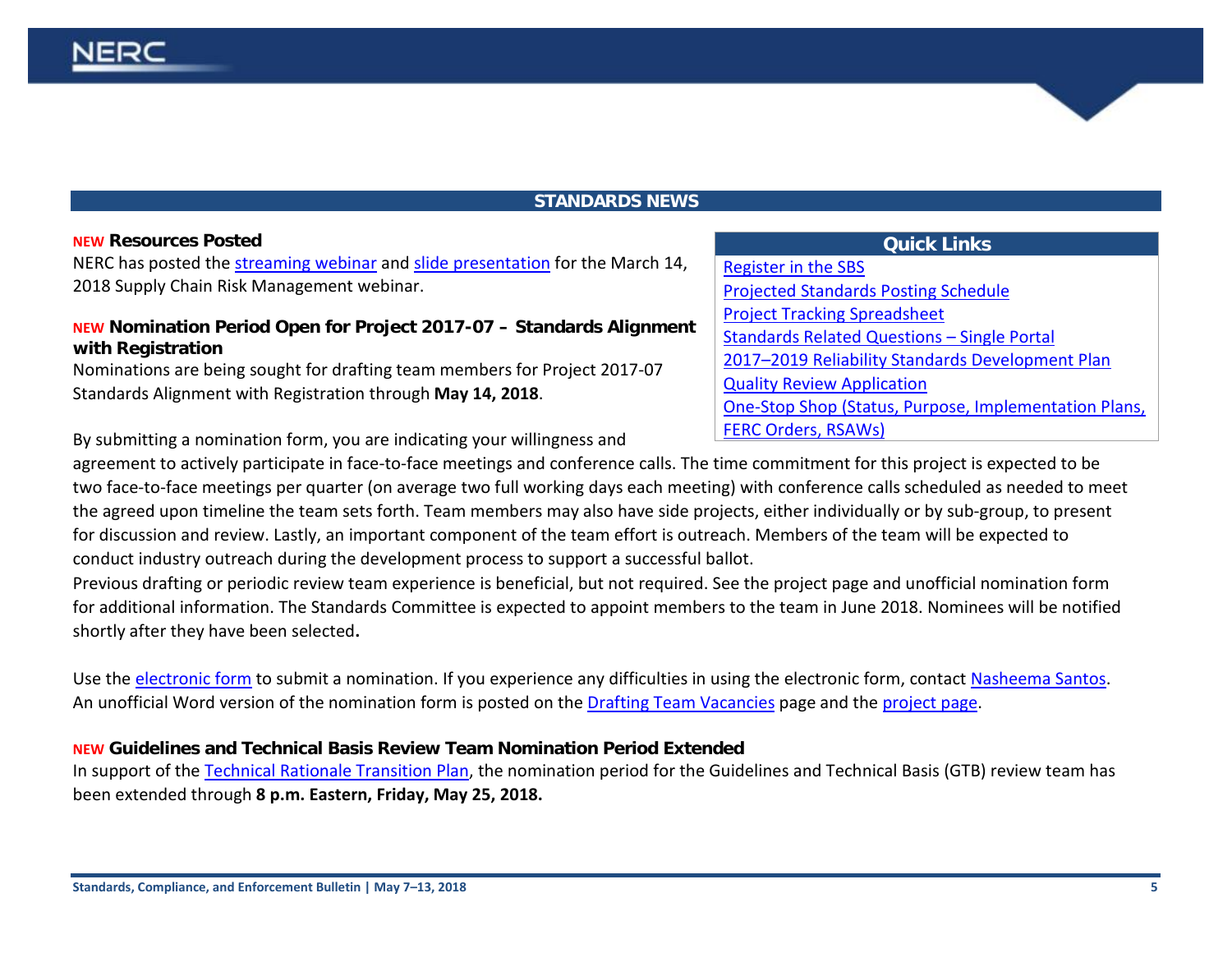By submitting a nomination form, you are indicating your willingness and agreement to actively participate in face-to-face meetings and conference calls. The time commitment for this project is expected to be one face-to-face meeting per quarter (on average two full working days each meeting) with conference calls scheduled as needed to meet the agreed upon timeline the team sets forth. Team members may also have side projects, either individually or by sub-group, to present for discussion and review. Lastly, an important component of the team effort is outreach. Members of the team will be expected to conduct industry outreach during the development process to support a successful ballot. Previous team experience is beneficial but not required.

GTB Review Teams will be tasked with identifying GTB containing only technical guidance or Rationale information, and clearly *do not* contain compliance examples or approaches. In addition, they will work with NERC staff to transition those examples of GTB to Technical Rationale. Team members will be designated to the following work teams:

- o Cyber Security CIP
- o Operations & Data Exchange BAL, INT, IRO, TOP
- o Personnel & Emergency Planning COM, EOP, PER
- o Modeling & Long-term Planning FAC, MOD, NUC, TPL
- o System Performance PRC, VAR

Use the [electronic form](https://www.nerc.net/nercsurvey/Survey.aspx?s=35774f5b251a4c4c87c8d728e93da9f1) to submit a nomination. If you experience any difficulties using the electronic form, contact [Nasheema Santos.](mailto:nasheema.santos@nerc.net) An unofficial Word version of the nomination form is posted on th[e Standard Drafting](http://www.nerc.com/pa/Stand/Pages/Drafting-Team-Vacancies.aspx) Team Vacancies page and the [project page.](http://www.nerc.com/pa/Stand/Pages/TechnicalRationaleforReliabilityStandards.aspx) The Standards Committee is expected to appoint members to the review team in June 2018. Nominees will be notified shortly after they have been appointed**.**

## **NEW Updated Effective Dates for CIP-003-6**

Following FERC's approval of CIP-003-7 and its associated implementation plan, NERC has updated the effective dates for CIP-003-6 R2, Attachment 1, Sections 2 and 3. See the below table for full detail: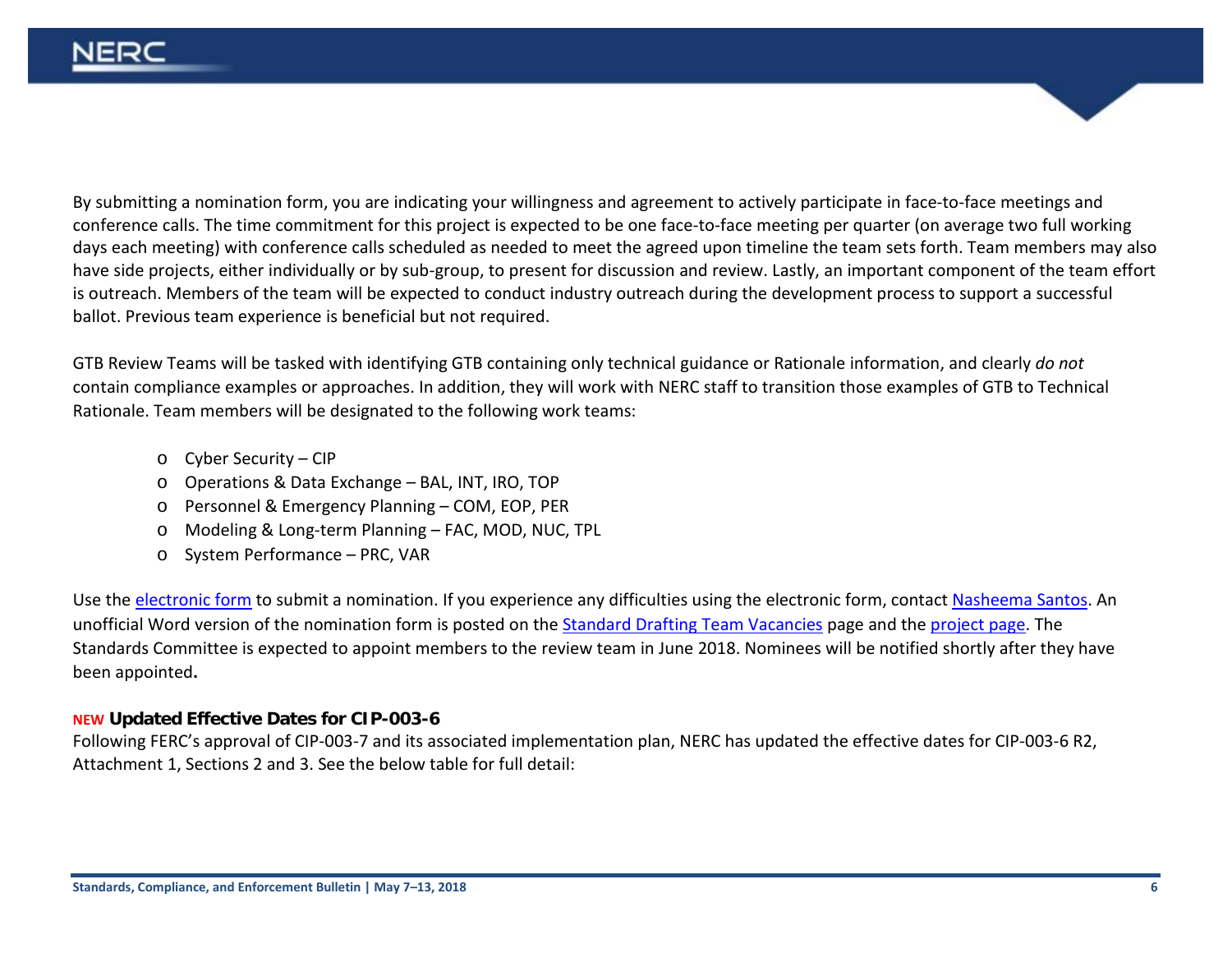| Standard: CIP-003-6            |                                      |                                                                   |                      |                                                                                                                                                                                                                                                   |
|--------------------------------|--------------------------------------|-------------------------------------------------------------------|----------------------|---------------------------------------------------------------------------------------------------------------------------------------------------------------------------------------------------------------------------------------------------|
| Requirement                    | <b>Effective Date</b><br>of Standard | <b>Phased-In</b><br><b>Implementation Date (if</b><br>applicable) | <b>Inactive Date</b> | <b>Notes</b>                                                                                                                                                                                                                                      |
| R1                             | 7/1/2016                             |                                                                   | 12/31/2019           |                                                                                                                                                                                                                                                   |
| 1.1                            | 7/1/2016                             |                                                                   | 12/31/2019           |                                                                                                                                                                                                                                                   |
| 1.2                            | 7/1/2016                             | 4/1/2017                                                          | 12/31/2019           |                                                                                                                                                                                                                                                   |
| R <sub>2</sub>                 | 7/1/2016                             | 4/1/2017                                                          | 12/31/2019           |                                                                                                                                                                                                                                                   |
| R2, Attachment<br>1, Section 1 | 7/1/2016                             | 4/1/2017                                                          | 12/31/2019           |                                                                                                                                                                                                                                                   |
| R2, Attachment<br>1, Section 2 | 7/1/2016                             | <b>UPDATED 9/1/2018*</b>                                          | 12/31/2019           | *With the approval of CIP-003-7 and its associated<br>Implementation Plan, registered entities are not required<br>to comply with CIP-003-6, Requirement R2, Attachment<br>1, Section 2 until 1/1/2020. See Implementation Plan for<br>CIP-003-7. |
| R2, Attachment<br>1, Section 3 | 7/1/2016                             | <b>UPDATED 9/1/2018*</b>                                          | 12/31/2019           | *With the approval of CIP-003-7 and its associated<br>Implementation Plan, registered entities are not required<br>to comply with Requirement R2, Attachment 1, Section 3<br>until 1/1/2020. See Implementation Plan for CIP-003-7.               |
| R2, Attachment<br>1, Section 4 | 7/1/2016                             | 4/1/2017                                                          | 12/31/2019           |                                                                                                                                                                                                                                                   |
| R <sub>3</sub>                 | 7/1/2016                             |                                                                   | 12/31/2019           |                                                                                                                                                                                                                                                   |
| R4                             | 7/1/2016                             |                                                                   |                      |                                                                                                                                                                                                                                                   |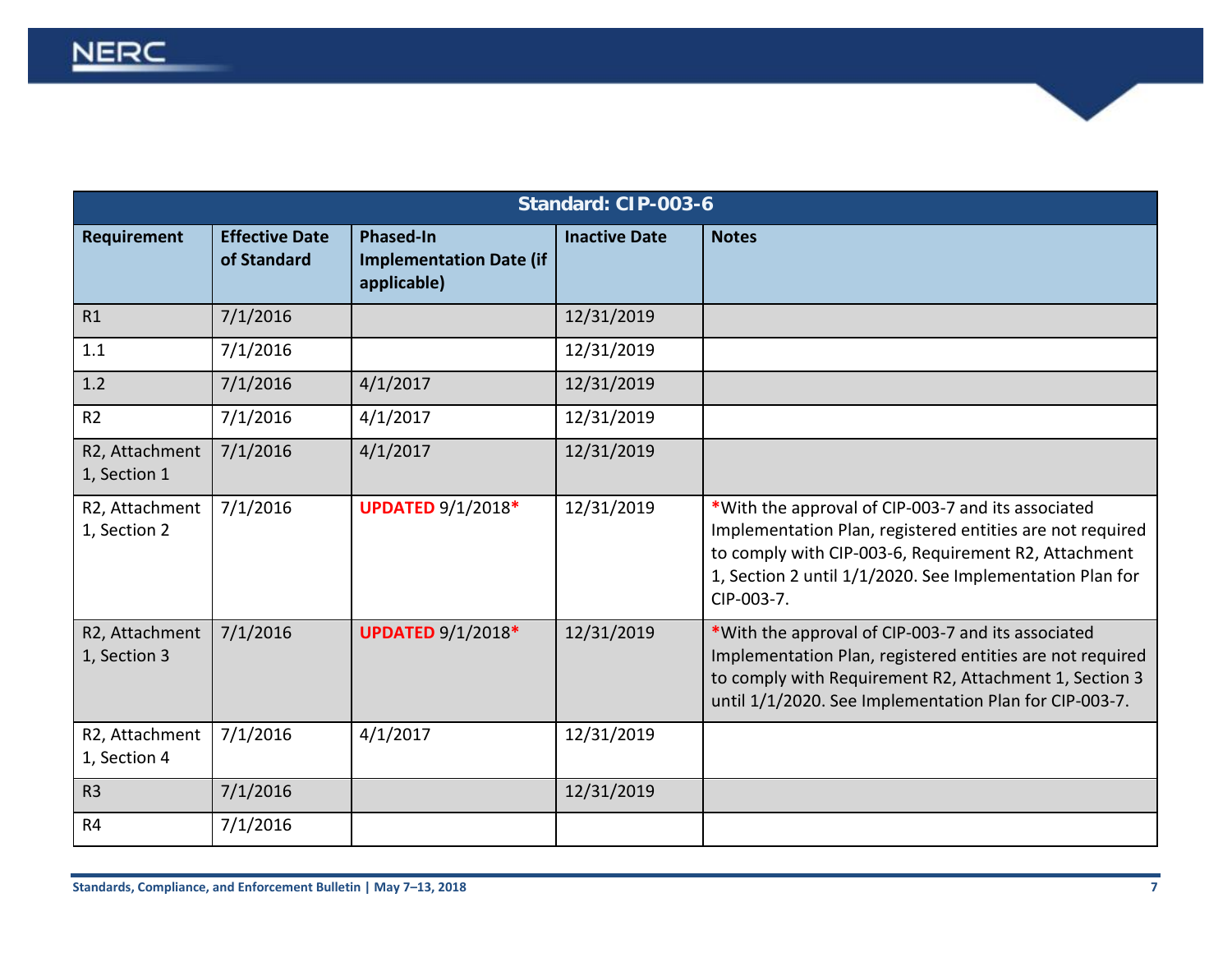## **Nomination Period Open for Project 2016-02 – Modifications to CIP Standards**

Nominations are being sought for additional standard drafting team members for Project 2016-02 through **May 23, 2018**. This solicitation for nominations is to augment the existing drafting team that is continuing to address the Standards Authorization Request. NERC is seeking individuals from the United States and Canada who possess experience in one or more of the following areas, but are not limited to:

- Virtualization;
- Cyber Asset and BES Cyber Asset Definitions; and
- Network and Externally Accessible Devices.

The following standards are affected: CIP-002-5.1, CIP-003-6, CIP-004-6, CIP-005-5, CIP-006-6, CIP-007-6, CIP-008-5, CIP-009-6, CIP-010-2, CIP-011-2, and CIP-012-1.

Use the [electronic form](https://nerc.checkboxonline.com/Survey.aspx?s=1b026c1ff74d429bbae396ed9a30f730) to submit a nomination. If you experience difficulties using the electronic form, contact [Wendy Muller.](mailto:wendy.muller@nerc.net) An unofficial Word version of the nomination form is posted on th[e Standard Drafting Team Vacancies](http://www.nerc.com/pa/Stand/Pages/Drafting-Team-Vacancies.aspx) and the [project page.](http://www.nerc.com/pa/Stand/Pages/Project%202016-02%20Modifications%20to%20CIP%20Standards.aspx) By submitting a nomination form, you are indicating your willingness and agreement to actively participate in face-to-face meetings and conference calls. The time commitment for this project is expected to be up to two face-to-face meetings per quarter (on average two full working days each meeting) with conference calls scheduled as needed to meet the agreed-upon timeline the review or drafting team sets forth. Team members may also have side projects, either individually or by subgroup, to present to the larger team for discussion and review. Lastly, an important component of the review and drafting team effort is outreach. Members of the team will be expected to conduct industry outreach during the development process to support a successful project outcome. Previous drafting or review team experience is beneficial, but not required.

The Standards Committee is expected to appoint members to the team in June 2018. Nominees will be notified shortly after they have been appointed**.** For more information or assistance, contact [Mat Bunch](mailto:mat.bunch@nerc.net) or [Jordan Mallory.](mailto:jordan.mallory@nerc.net)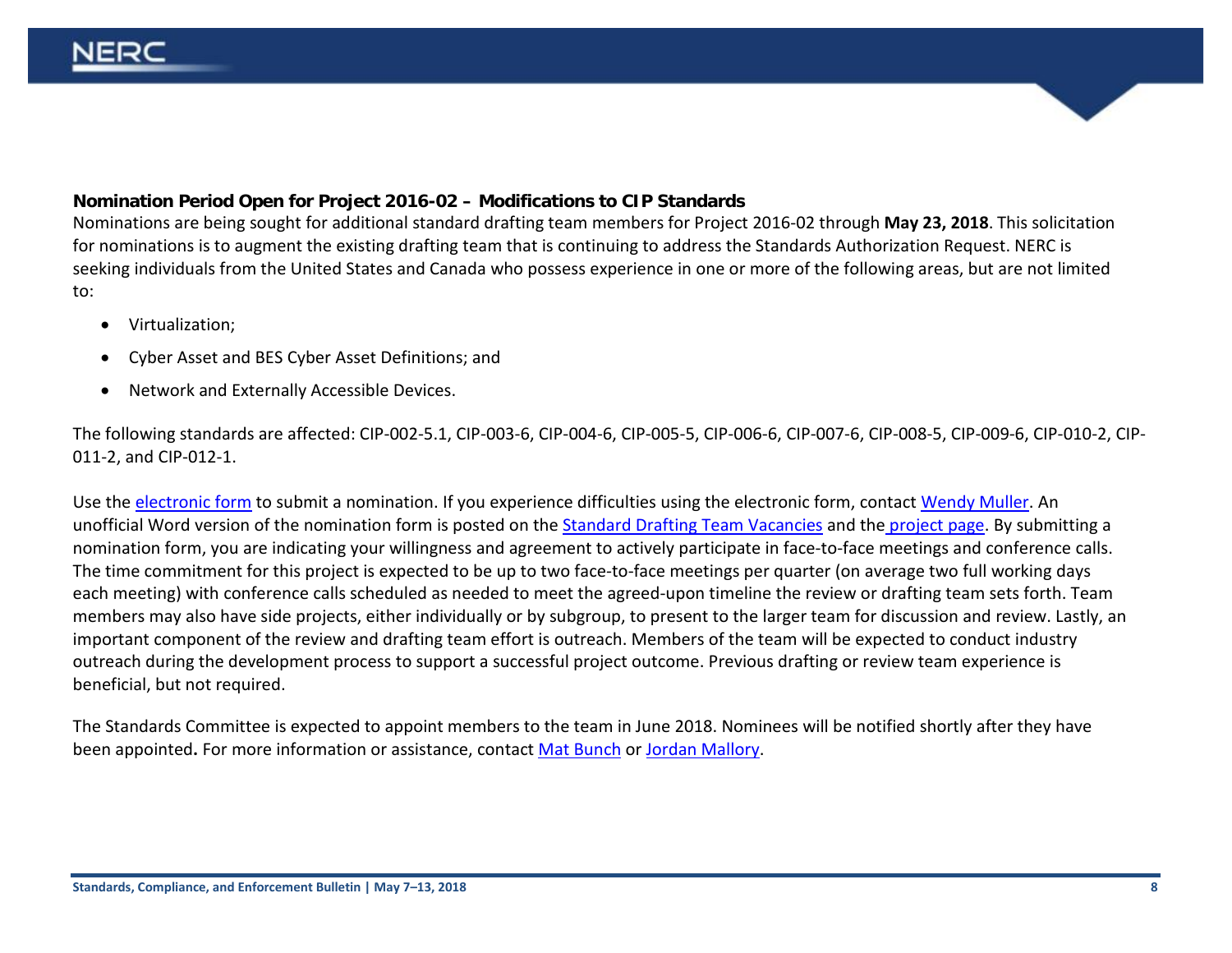IERC

## **GENERAL COMPLIANCE AND ENFORCEMENT NEWS**

## <span id="page-8-0"></span>**NEW ERO Enterprise CMEP Implementation Plan Updated**

NERC has posted an updated [2018 ERO Enterprise CMEP Implementation Plan.](https://www.nerc.com/pa/comp/Reliability%20Assurance%20Initiative/2018_ERO_CMEP_Implementation%20Plan_V2.1_May_2018.pdf) Details on the specific updates can be found in the document's revision history section.

## **NEW Q1 2018 ERO Enterprise Compliance Monitoring and Enforcement Program Report Posted**

This [report](https://www.nerc.com/gov/bot/BOTCC/Compliance%20Committee%202013/Compliance%20Committee%20Open%20Meeting%20-%20May%209%202018.pdf) highlights key ERO Enterprise Compliance Monitoring and Enforcement Program (CMEP) activities that occurred in Q1 2018 and provides information and

statistics regarding those activities. In Q1 2018, CMEP activities throughout the ERO Enterprise reflected continuing implementation of a riskbased approach that has allowed the ERO Enterprise to focus resources on risks to the reliability of the bulk power system, entity-specific risks, and serious risk noncompliance with Reliability Standards. NERC and the REs also collaborated on various compliance monitoring activities to identify lessons learned and provide additional insight and information to industry stakeholders. Most significantly, in Q1 2018, the ERO Enterprise focused on the continued alignment of core CMEP activities.

# **OTHER NEWS**

# <span id="page-8-1"></span>**NEW NERC Continues Work on Sharing Potential Risks, Recommendations on Inverter Settings through Reports, Webinars and Industry Alerts**

Enhancing and improving the reliability and security of the bulk power system is the hallmark of NERC's work as the Electric Reliability Organization. NERC does this in a variety of ways, one of which is the identification, analysis and sharing of information regarding potential risks to the grid. A recent example of how NERC is assuring the effective and efficient reduction of risks to the grid is the work related to the performance of inverter-based resources connected to the bulk power system. See the full announcement [here.](https://www.nerc.com/news/Documents/Inverter%20Alert%20Announcement.pdf)

# **NEW Grid Operators Have Sufficient 'Blackstart' Capability, Study Says**

Operators of the nation's power grid have sufficient capability to quickly restore their systems using "blackstart" resources in the event of widespread outages, according to a new report by staff at FERC and NERC.

# **Quick Links** [Risk-Based CMEP](http://www.nerc.com/pa/comp/Pages/Reliability-Assurance-Initiative.aspx)  [CIP V5 Transition Program](http://www.nerc.com/pa/CI/Pages/Transition-Program.aspx) [ERO Enterprise Program Alignment Process](http://www.nerc.com/pa/comp/Pages/EROEnterProAlign.aspx) [Consistency Reporting Tool \(EthicsPoint\)](https://secure.ethicspoint.com/domain/media/en/gui/51749/index.html) [Risk-Based Registration Initiative](http://www.nerc.com/pa/comp/CAC/Pages/Risk-Based%20Registration.aspx) [Reliability Standard Audit Worksheets](http://www.nerc.com/pa/comp/Pages/Reliability-Standard-Audit-Worksheets-(RSAWs).aspx) [Enforcement & Mitigation: Enforcement Actions](http://www.nerc.com/pa/comp/CE/Pages/Enforcement-and-Mitigation.aspx)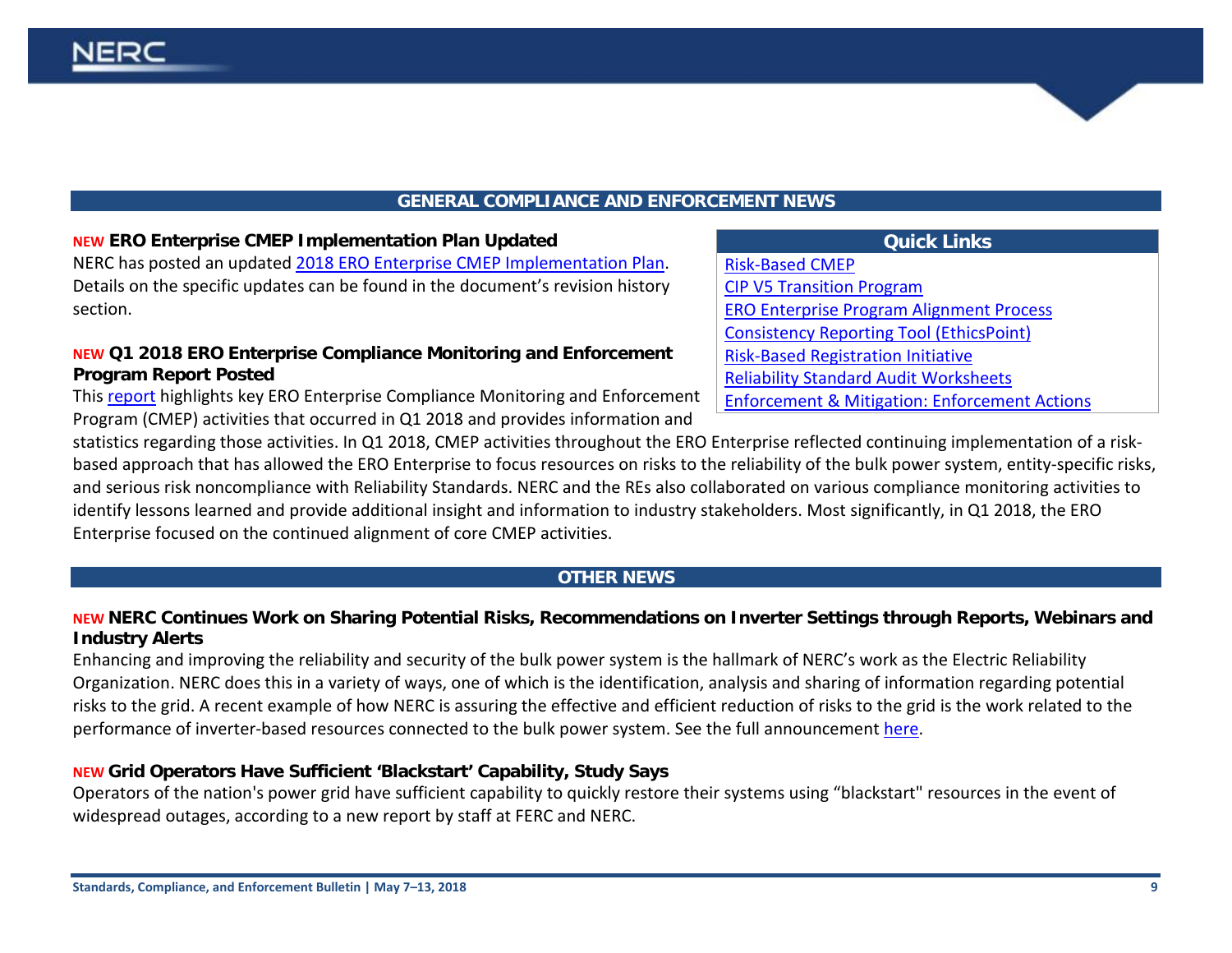The study is a follow-up to a 2016 joint FERC-NERC-Regional Entity staff review that assessed the plans of utilities for restoration and recovery of the bulk power system following a widespread outage or blackout. That review identified for further study issues dealing with availability of blackstart resources – generating facilities that can be started without support from the grid or that are designed to remain energized without connection to the rest of the grid. These blackstart resources are critical to maintaining the reliability and resilience of the nation's transmission grid. For more information, see the [full announcement](https://auth.internal.nerc.com/news/Documents/FERC-NERC%20blackstart050218.pdf) and [report.](https://www.ferc.gov/legal/staff-reports/2018/bsr-report.pdf)

#### **NEW NERC News Posted**

NERC News, NERC's monthly newsletter, is now available for the month of **April**. Highlights in this edition include:

- Executive Management Spotlight Features Jim Robb, President and Chief Executive Officer
- Statement on FERC's April Open Meeting
- ERO Enterprise Guide for the Multi-Region Registered Entity Coordinated Oversight Program Now Available
- Upcoming Events

## <span id="page-9-0"></span>**STANDARDS SUBJECT TO FUTURE ENFORCEMENT**

The following standards are subject to future enforcement. Please refer to the [U.S. Effective](http://www.nerc.net/standardsreports/standardssummary.aspx) Dates page for more detail:

| <b>U.S. Effective Date</b> | Standard(s)                                                                                                   |
|----------------------------|---------------------------------------------------------------------------------------------------------------|
| <b>July 1, 2018</b>        | $CIP-009-6$ – Cyber Security – Recovery Plans for BES Cyber Systems (Requirement 2.3);                        |
|                            | CIP-010-2 – Cyber Security – Configuration Change Management and Vulnerability Assessments (Requirements      |
|                            | $3.2, 3.2.1, 3.2.2$ ;                                                                                         |
|                            | MOD-026-1 - Verification of Models and Data for Generator Excitation Control System or Plant Volt/Var Control |
|                            | Functions (Requirements 2, 2.1-2.1.6);                                                                        |
|                            | MOD-027-1 - Verification of Models and Data for Turbine/Governor and Load Control or Active Power/Frequency   |
|                            | Control Functions (Requirements 2, 2.1-2.1.5);                                                                |
|                            | TOP-001-4 - Transmission Operations                                                                           |
|                            | TPL-007-1 - Transmission System Planned Performance for Geomagnetic Disturbance Events (Requirement 2)        |
| September 1, 2018          |                                                                                                               |
| <b>January 1, 2019</b>     | <b>BAL-005-1 - Balancing Authority Control</b>                                                                |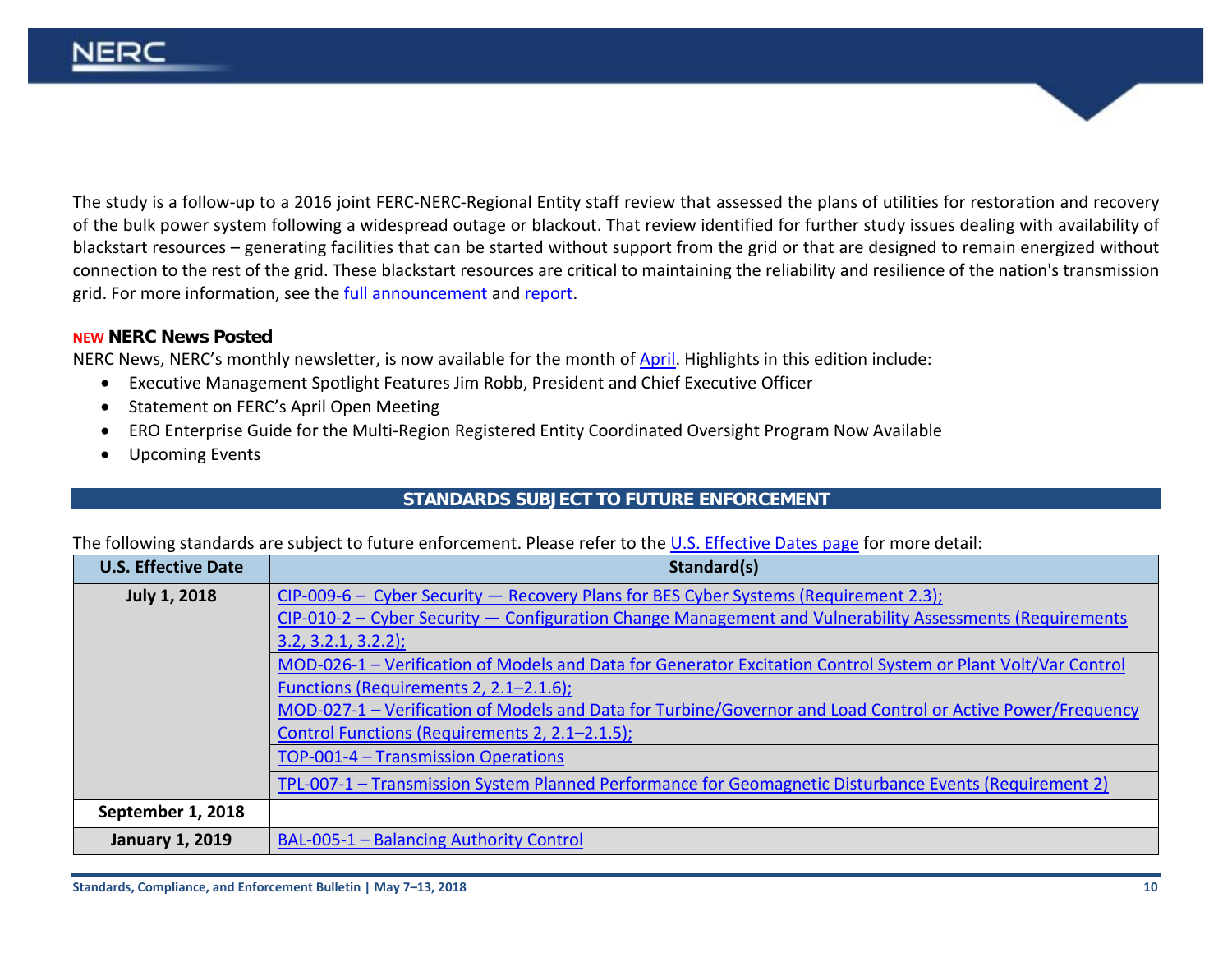|                        | FAC-001-3 - Facility Interconnection Requirements                                                                                                                 |
|------------------------|-------------------------------------------------------------------------------------------------------------------------------------------------------------------|
|                        | TPL-007-1 – Transmission System Planned Performance for Geomagnetic Disturbance Events (Requirement 5)                                                            |
| April 1, 2019          | EOP-004-4 - Event Reporting                                                                                                                                       |
|                        | EOP-005-3 - System Restoration from Blackstart Resources                                                                                                          |
|                        | <b>EOP-006-3 - System Restoration Coordination</b>                                                                                                                |
|                        | EOP-008-2 – Loss of Control Center Functionality                                                                                                                  |
| <b>January 1, 2020</b> | NEW EFFECTIVE DATE CIP-003-6 – Cyber Security – Security Management Controls (Requirement 2, Att. 1, Sec. 2 and                                                   |
|                        | $3$ :                                                                                                                                                             |
|                        | PRC-026-1 - Relay Performance During Stable Power Swings (Requirements 2-4)                                                                                       |
| <b>July 1, 2020</b>    | PRC-002-2 – Disturbance Monitoring and Reporting Requirements (50% compliance for Requirements 2–4, 6–11)                                                         |
| <b>January 1, 2021</b> | PRC-012-2 - Remedial Action Schemes                                                                                                                               |
|                        | TPL-007-1 – Transmission System Planned Performance for Geomagnetic Disturbance Events (Requirements 6,                                                           |
|                        | $6.1 - 6.4$                                                                                                                                                       |
| <b>January 1, 2022</b> | TPL-007-1 - Transmission System Planned Performance for Geomagnetic Disturbance Events (Requirements 3,4,7)                                                       |
| <b>July 1, 2022</b>    | PRC-002-2 – Disturbance Monitoring and Reporting Requirements (100% compliance for Requirements 2–4, 6–11)                                                        |
|                        | VAR-501-WECC-3 – Power System Stabilizer (Requirement 3 has an effective date of July 1, 2022 for units placed<br>in service prior to final regulatory approval.) |

## **BOARD OF TRUSTEES AND FERC ACTION**

<span id="page-10-0"></span>**UPDATED NERC Board of Trustees Meeting Agenda Packages, Presentations, Policy Input, and Schedule of Events Posted** Agenda packages for the [Board of Trustees,](https://www.nerc.com/gov/bot/Agenda%20highlights%20and%20Mintues%202013/Board_Meeting_Agenda_Package_May_10_2018.pdf) [Compliance Committee,](https://www.nerc.com/gov/bot/BOTCC/Compliance%20Committee%202013/Compliance%20Committee%20Open%20Meeting%20-%20May%209%202018.pdf) [Member Representatives Committee,](https://www.nerc.com/gov/bot/MRC/Agenda%20Highlights%20nad%20Minutes%202013/MRC_Agenda_Package_May_2018.pdf) Corporate Governance and Human [Resources Committee,](https://www.nerc.com/gov/bot/GOV/Board%20of%20Trustees%20Governance%202013/CGHRC_Open_Meeting_Agenda_Package_May_3_2018_PUBLIC%20new.pdf) **NEW** [Finance and Audit Committee,](https://www.nerc.com/gov/bot/FINANCE/2013%20Finance%20and%20Audit%20Committee%20DL/FAC_Open_Meeting_Agenda_Package_May_9_2018.pdf) and [Technology and Security Committee](https://www.nerc.com/gov/bot/bottsc/Agendas%20Highlights%20and%20Minutes/TSC_Agenda_Package_May_9_2018.pdf) meetings on May 9–10, 2018 in Arlington, VA are available. The [schedule of events](https://www.nerc.com/gov/bot/Agenda%20highlights%20and%20Mintues%202013/Schedule%20of%20Events--PUBLIC-May%202018.pdf) and [policy input document](https://www.nerc.com/gov/bot/Agenda%20highlights%20and%20Mintues%202013/Policy_Input_Package_May_2018-PUBLIC-POSTING.pdf) are also available.

NEW Presentations are also available for the [Board of Trustees,](https://www.nerc.com/gov/bot/Agenda%20highlights%20and%20Mintues%202013/BOT_Meeting_Presentations_May_10_2018_POSTING.pdf) [Compliance Committee,](https://www.nerc.com/gov/bot/BOTCC/Compliance%20Committee%202013/BOTCC_Open_Presentations_POSTING.pdf) [Member Representatives Committee,](https://www.nerc.com/gov/bot/MRC/Agenda%20Highlights%20nad%20Minutes%202013/MRC_Presentation_Package_May_9_2018.pdf) Finance and [Audit Committee,](https://www.nerc.com/gov/bot/FINANCE/2013%20Finance%20and%20Audit%20Committee%20DL/FAC_Open_Meeting_Agenda_Package_May_9_2018.pdf) and [Technology and Security Committee](https://www.nerc.com/gov/bot/bottsc/Agendas%20Highlights%20and%20Minutes/TSC_Presentations_May_2018_POSTING.pdf) meetings.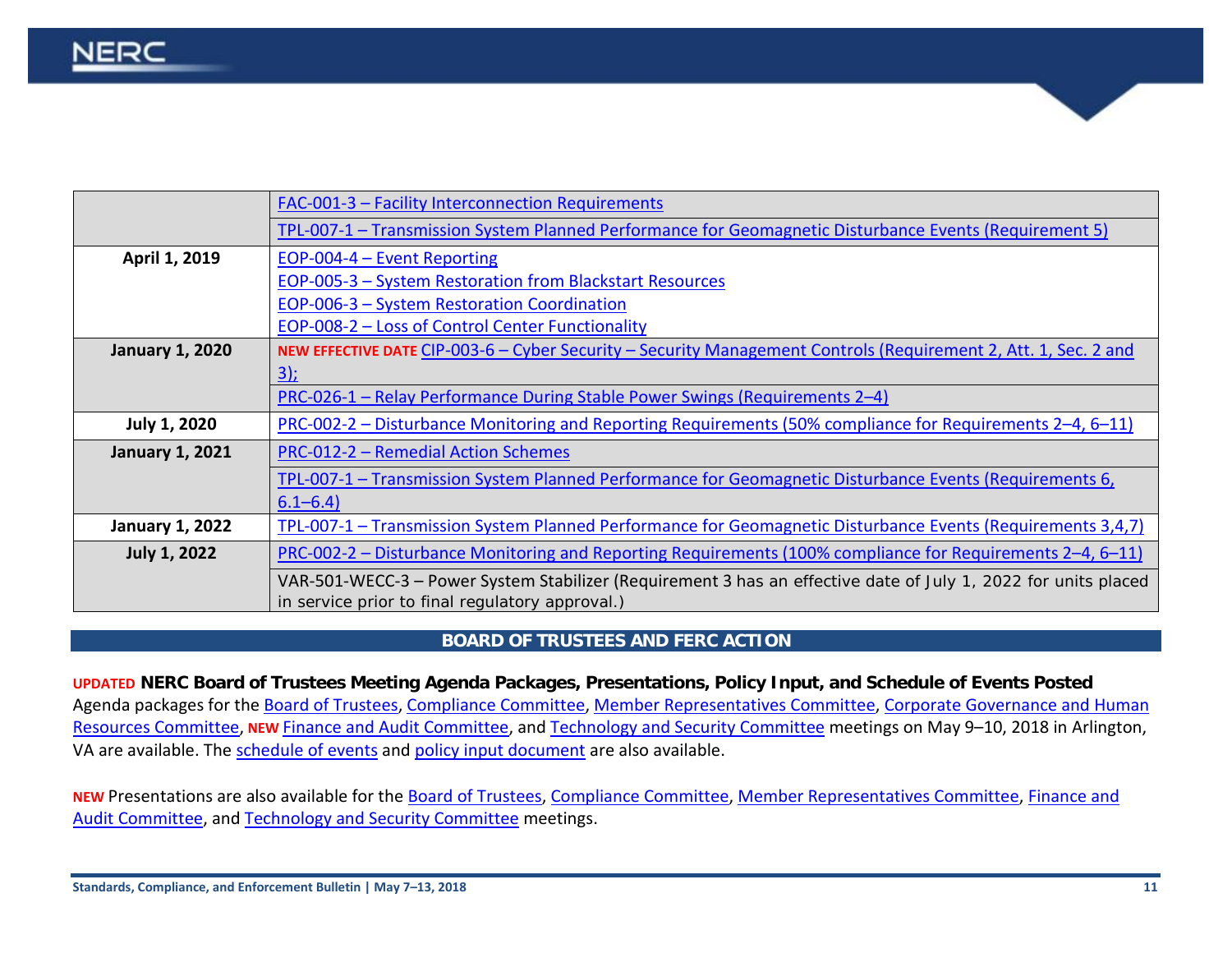#### **NEW FERC Issuances**

On May 2, 2018, FERC issued a [letter order](https://www.nerc.com/FilingsOrders/us/FERCOrdersRules/Delegated%20Order%20Approving%20PRC-025-2_RD18-4.pdf) approving NERC's March 16, 2018 [filing](https://www.nerc.com/FilingsOrders/us/NERC%20Filings%20to%20FERC%20DL/Petition%20for%20Approval%20of%20PRC-025-2.pdf) of proposed Reliability Standard PRC-025-2 – Generator Relay Loadability, the associated implementation plan, and the associated violation risk factors and violation severity levels. On May 4, 2018, FERC issued a delegated [letter order](https://www.nerc.com/FilingsOrders/us/FERCOrdersRules/Order%20Granting%20Approvals%20in%20Connection%20with%20the%20Dissolution%20of%20the%20SPP%20RE.pdf) accepting NERC, MRO, and SERC's March 201[8 joint petition](https://www.nerc.com/FilingsOrders/us/NERC%20Filings%20to%20FERC%20DL/SPP%20Dissolution%20Petition.pdf) requesting certain FERC approvals in connection with the dissolution of the SPP RE and the transfer of registered entities within the SPP RE footprint to MRO and SERC.

FERC's 2018 issuances are available [here.](http://www.nerc.com/FilingsOrders/us/Pages/2018FERCOrdersRules.aspx)

## **UPCOMING EVENTS**

For information about other NERC events, such as meetings and conference calls for standard drafting teams, other standing committees, subcommittees, task forces, and working groups, please refer to the [NERC calendar.](http://www.nerc.com/Pages/Calendar.aspx)

## **Workshops and Conferences**

- [2018 Power System Modeling Conference](https://www.nerc.com/comm/PC/Documents/2018_NERC-NATF-EPRI_Modeling_Conference_Flyer_-_2018-03-22.pdf) June 20–21, 2018, New Albany, Ohio | [Register for Reception](https://www.eventbrite.com/e/2018-nerc-natf-epri-modeling-conference-evening-reception-registration-44601907506) [| Register for Conference](https://www.eventbrite.com/e/2018-nerc-natf-epri-modeling-conference-registration-43435495737) | [Register for Hotel](https://auth.internal.nerc.com/comm/PC/Documents/AEP_Transmission_Direction_from_the_Airport_and_Hotel_Information.pdf)
- 2018 NERC Standards and Compliance Workshop July 24–25, 2018, Columbus, Ohio | [In-person Registration](https://www.eventbrite.com/e/2018-standards-and-compliance-workshop-in-person-only-registration-42504237318) | Webinar Workshop [Registration](https://www.eventbrite.com/e/2018-standards-and-compliance-workshop-webinar-only-registration-44751260224) [| Hotel Registration](https://aws.passkey.com/go/2018NERC) | [Agenda](https://nerc.com/pa/Stand/Workshops/Draft_Agenda_2018.pdf)
- GridSecCon 2018 **–** October 15–19, 2018, Las Vegas, Nevada | **Registration Information Coming Soon**

## **Webinars**

- **NEW** Level 2 NERC Alert: Loss of Solar Resources during Transmission Disturbances due to Inverter Settings II Webinar 1:00–2:00 p.m. Eastern, May 11, 2018 | [Register](https://nerc.webex.com/nerc/onstage/g.php?MTID=ef55848f519117fbb92a9564c2bed4f66)
- [Inverter-Based Resource Webinar Series:](http://www.nerc.com/comm/PC/Documents/Inverter_Based_Resources_Webinar_Series_Flyer-draft_02.05.18.pdf) Inverter Modeling for Protection, Harmonics, EMT Studies, and Review of Real-World VER-Related Events – 2:00–4:00 p.m. Eastern, May 17, 2018 | [Register](https://epri.webex.com/epri/j.php?MTID=m595deb5297abbf79963b5d23473bb5a1)
- [Inverter-Based Resource Webinar Series:](http://www.nerc.com/comm/PC/Documents/Inverter_Based_Resources_Webinar_Series_Flyer-draft_02.05.18.pdf) Recommended Performance for Inverter-Based Resources Connected to the Bulk Power System – NERC Reliability Guideline – 2:00–4:00 p.m. Eastern, June 13, 2018 [| Register](https://epri.webex.com/epri/j.php?MTID=m9a81a6d3749132174139e2cee625b2d4)

## **Standing Committee Meetings and Conference Calls**

• Board of Trustees, Member Representatives Committee, and Board Committees Meetings – May 9–10, 2018, Arlington, VA | [Register](https://www.eventbrite.com/e/nerc-board-of-trustees-and-member-representatives-committee-meetings-registration-43484337825)